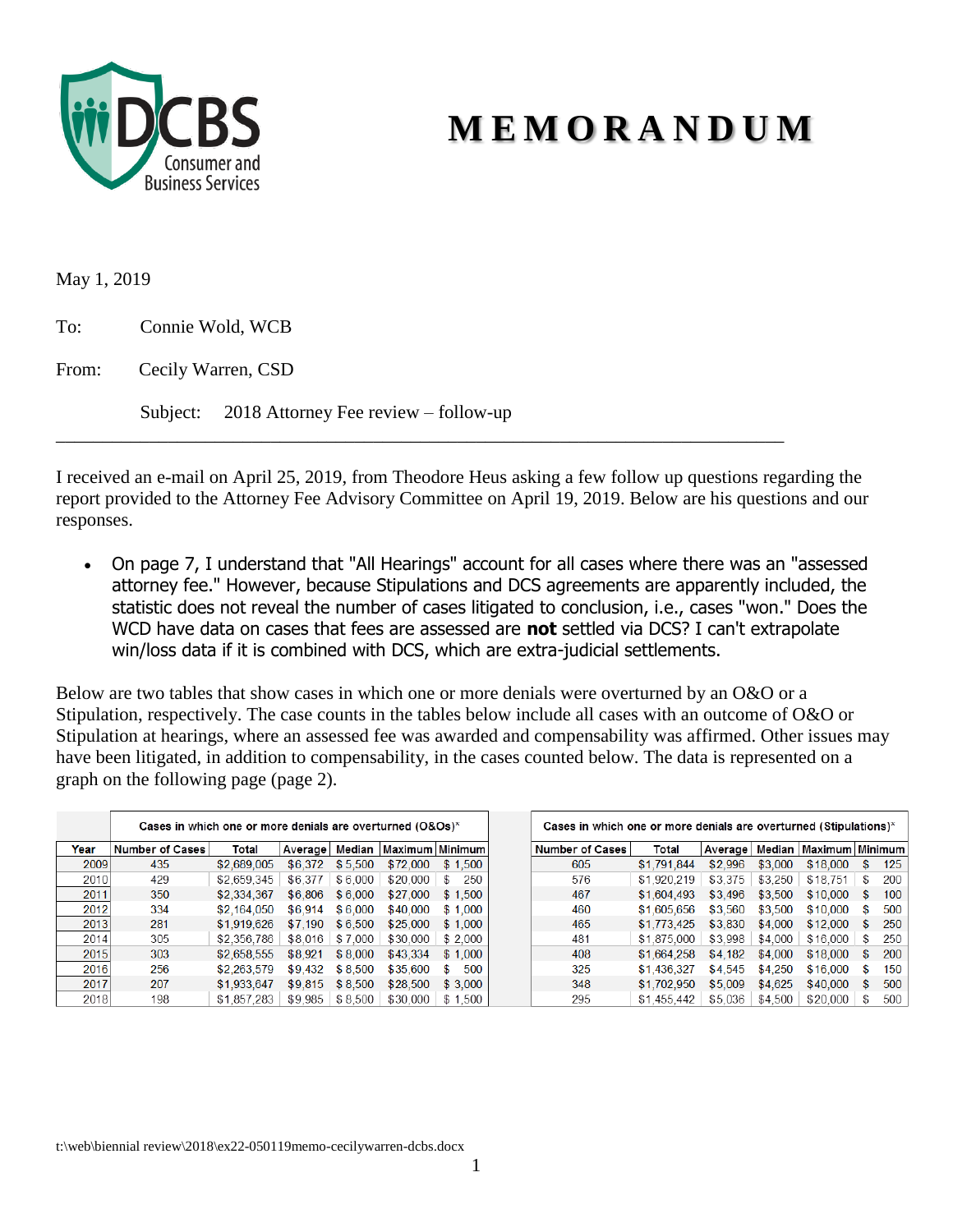

 Why does the "litigated claims count" for defense cases in 2017 on page 9 (7,778), not equal the 2017 "total cases" on page 13 (6525) plus the number of unrepresented cases on page 4 (908). The total is only 7,433; where are the other 345 cases?

On page 9, the 2017 litigated claims count was 6,967. This figure includes claims in which there was a change in litigation status in a given year, with defense legal costs, as reported by insurers, including self-insured employers. That claim count is different than the "total cases" count on page 13, which includes cases at hearings, on board review, and those ending in a CDA, that have an attorney fee. Both of those claim counts differ from the count on page 4, which includes cases that had attorney representation, regardless of whether there was an attorney fee. Not all cases have attorney representation, and not all cases result in an attorney fee, even when there is attorney representation, while litigated claims always have defense legal costs for insurers. Since the basis of the data is different for each of the pages referenced, adding the figures together will not yield accurate results.

 And in parity, do the average fees awarded at hearing **exclude** fees that were later reversed on review? If so, how does it account changes occurring after more than one year? For example, O&O awards a fee on 10k in 2017. Does that go on the total fee pile? What if the board reverses in 2018, and eliminates the fee? How is that accounted for in the 2017 or 2018 statistics?

The average fees awarded at hearings does **not** include fees that were later reversed. Each step in the appeal process is captured individually. The data provided in the original report on attorney fees at hearings and on board review (Appendix 3) illustrates how fees are captured at each level. The statistics on hearings fees, shown in the "Hearings Cases Average Assessed Fee" table, are included in the year based on the first hearing order date. The statistics on board review fees, shown in the "Board Review Group Average Assessed Fee" table, are included in the year based on the first board order date. Therefore, a case could be counted in 2017 for hearings and then in 2018 for board review.

Attorney fees awarded at board review are captured as adjustments to fees awarded at hearing, not the net awarded for the case. Hearing data is not adjusted after a Board review.